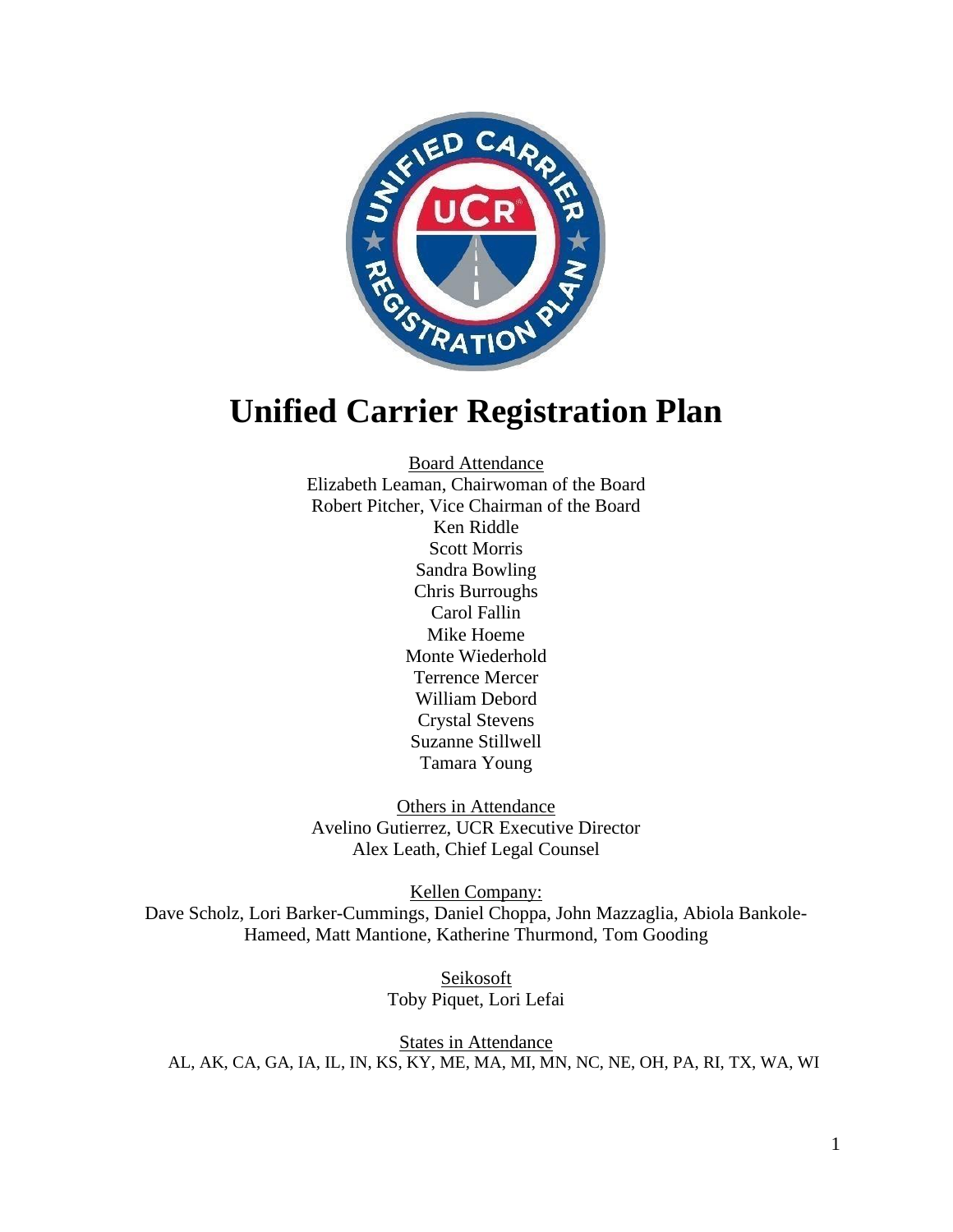## **UNIFIED CARRIER REGISTRATION PLAN BOARD OF DIRECTORS MEETING December 10, 2020**

## **MINUTES**

- **I. Welcome and Call to Order** Elizabeth Leaman, UCR Board Chair The UCR Board Chair welcomed attendees, called the meeting to order at 12:05pm ET, called roll for the Board, confirmed the presence of a quorum, and facilitated self-introductions.
- **II. Verification of Meeting Notice**  Avelino Gutierrez, UCR Executive Director The UCR Executive Director verified publication of the meeting notice on the UCR website and distribution to the UCR contact list via e-mail on November 5, 2020 followed by subsequent publication of the notice in the *Federal Register* in vol. 85 no. 236.
- **III. Review and Approval of Board Agenda** Elizabeth Leaman, UCR Board Chair The Agenda was reviewed, and the Board considered adoption.

A MOTION was MADE and SECONDED to approve the agenda for the December 10, 2020 Board of Directors Meeting. The MOTION CARRIED unanimously.

**IV. Approval of Minutes from the November 5, 2020 UCR Board Meeting** – Elizabeth Leaman, UCR Board Chair

Draft Minutes of the November 5, 2020 Board of Directors meeting were reviewed. The Board considered action to approve.

A MOTION was MADE and SECONDED to approve the November 5, Board of Directors Meeting Minutes. The MOTION CARRIED unanimously.

**V. Report of FMCSA** – Kenneth Riddle, FMCSA Representative The Federal Motor Carrier Safety Administration (FMCSA) provided a report on any relevant activity.

Suzanne Stillwell, Carol Fallin, Sandy Bowling, and Elizabeth Leaman were the four members reappointed to the Board of Directors.

- **VI. Updates Concerning UCR Legislation –** Elizabeth Leaman, UCR Board Chair The UCR Board Chair did not have any updates regarding UCR legislation since the last Board meeting.
- **VII. Discussion Regarding Development of Board Policy for the Mailing of Postcards** UCR Executive Director

The UCR Executive Director led a discussion regarding the need for states and the Board to mail postcards to unregistered carriers. Items considered included, defining the window of time for states/Board to mail postcards and require states to participate in solicitation campaigns. After discussing options, the Board decided to adopt a policy regarding the requirements for mailing postcards to unregistered carriers.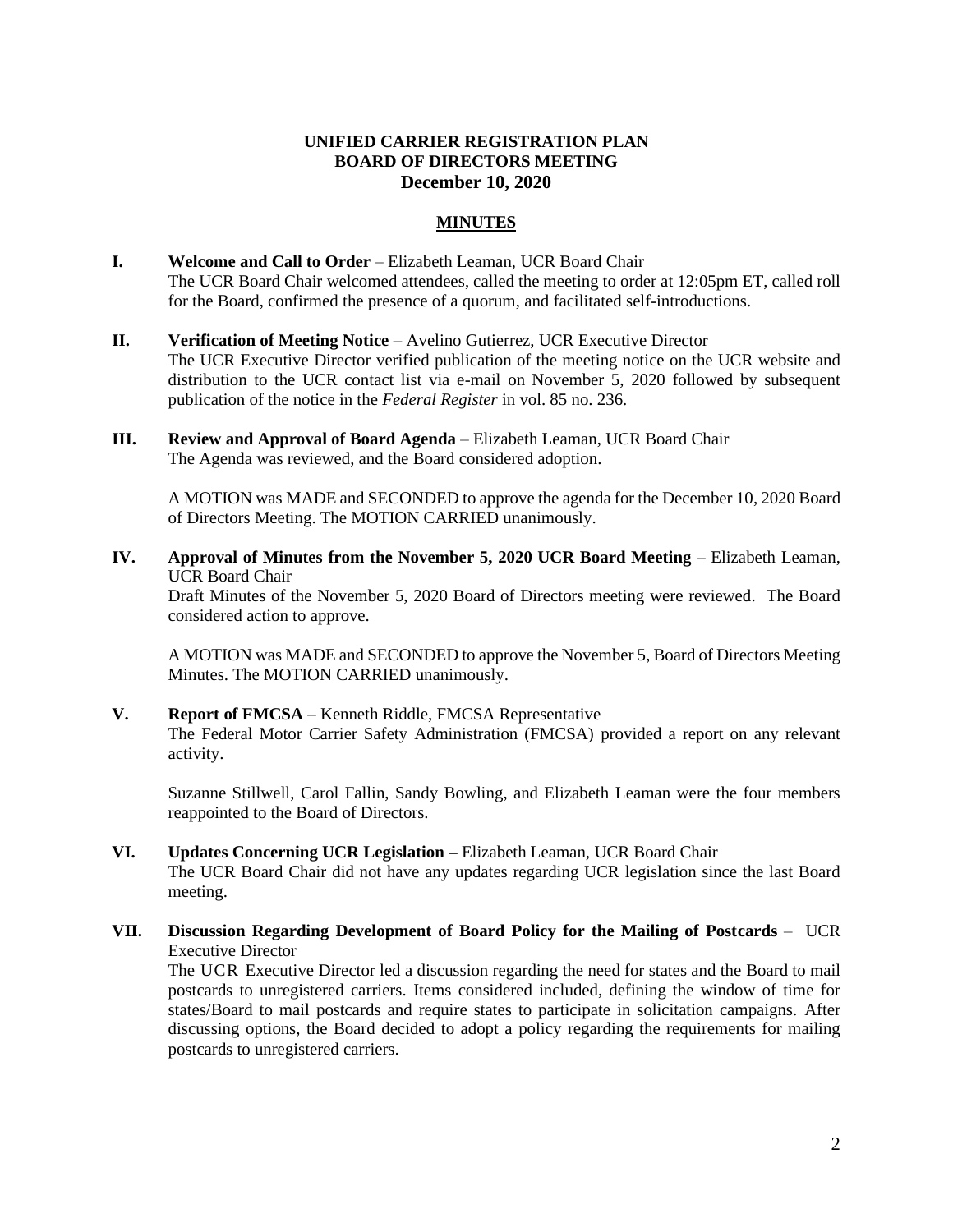A MOTION was MADE and SECONDED to approve the Board Policy for the Mailing of Postcards with the Amendment of the addition of "Prior to or". The MOTION CARRIED with one negative vote (Tamara Young).

#### **VIII. Potential Contract Extensions for AAG3 LLC and DSL Transportation Services, Inc.** – Elizabeth Leaman, UCR Board Chair

The UCR Board Chair led a discussion of the annual renewal of existing contracts with AAG3 LLC (Avelino Gutierrez) and DSL Transportation Services, Inc. (Dave Lazarides). The Board may decide to renew the contracts for an additional one-year term.

A MOTION was MADE and SECONDED to extend the contract of AAG3 LLC for another oneyear term. The MOTION CARRIED with two negative votes (Monte Wiederhold and Tamara Young).

The decision surrounding DSL Transportation Services, Inc was moved to Agenda Item XI B.

#### **IX. Chief Legal Officer Report** – Alex Leath, UCR Chief Legal Officer

The UCR Chief Legal Officer provided an update on the status of the March 2019 data event, the Twelve Percent Logistics litigation, several cease and desist letters sent to third party permitting service providers, and other matters.

A MOTION was MADE and SECONDED to empower the Board Chair to decide whether to appeal the decision of the court concerning the award of attorney's fees in the Twelve Percent Logistics litigation after consultation with the Vice Chair, Executive Director and Chief Legal Officer. The MOTION CARRIED with one abstention (Ken Riddle) and one negative vote (Monte Wiederhold).

#### **X. Update on the RSM Security Assessment Pertaining to the NRS Audit** – Tom Gooding, UCR Technology Director

Tom Gooding, The UCR Technology Director, provided an update on the security assessment deliverables from RSM's security team pertaining to the NRS Audit.

- AWS Security Assessment
- Cloud Vulnerability and Configuration Review Sample
- RSM Sample Penetration Testing Report

# **XI. SUBCOMMITTEE REPORTS**

**Audit Subcommittee –** Mike Hoeme, UCR Audit Subcommittee Chair

**A. Next Steps Regarding the 2019 Audit Deficiencies by Idaho and Utah –** Mike Hoeme, UCR Audit Subcommittee Chair

The UCR Audit Subcommittee Chair discussed the next steps regarding the 2019 Audit Deficiencies by Idaho and Utah. The Board may authorize additional action to be taken against Idaho and Utah.

A MOTION was MADE and SECONDED to send a letter regarding the 2019 Audit Deficiencies to the agency heads of Idaho and Utah. The MOTION CARRIED unanimously.

**B. Consideration of the Addition of a UCR Auditor/Enforcement Manager** – Mike Hoeme, UCR Audit Subcommittee Chair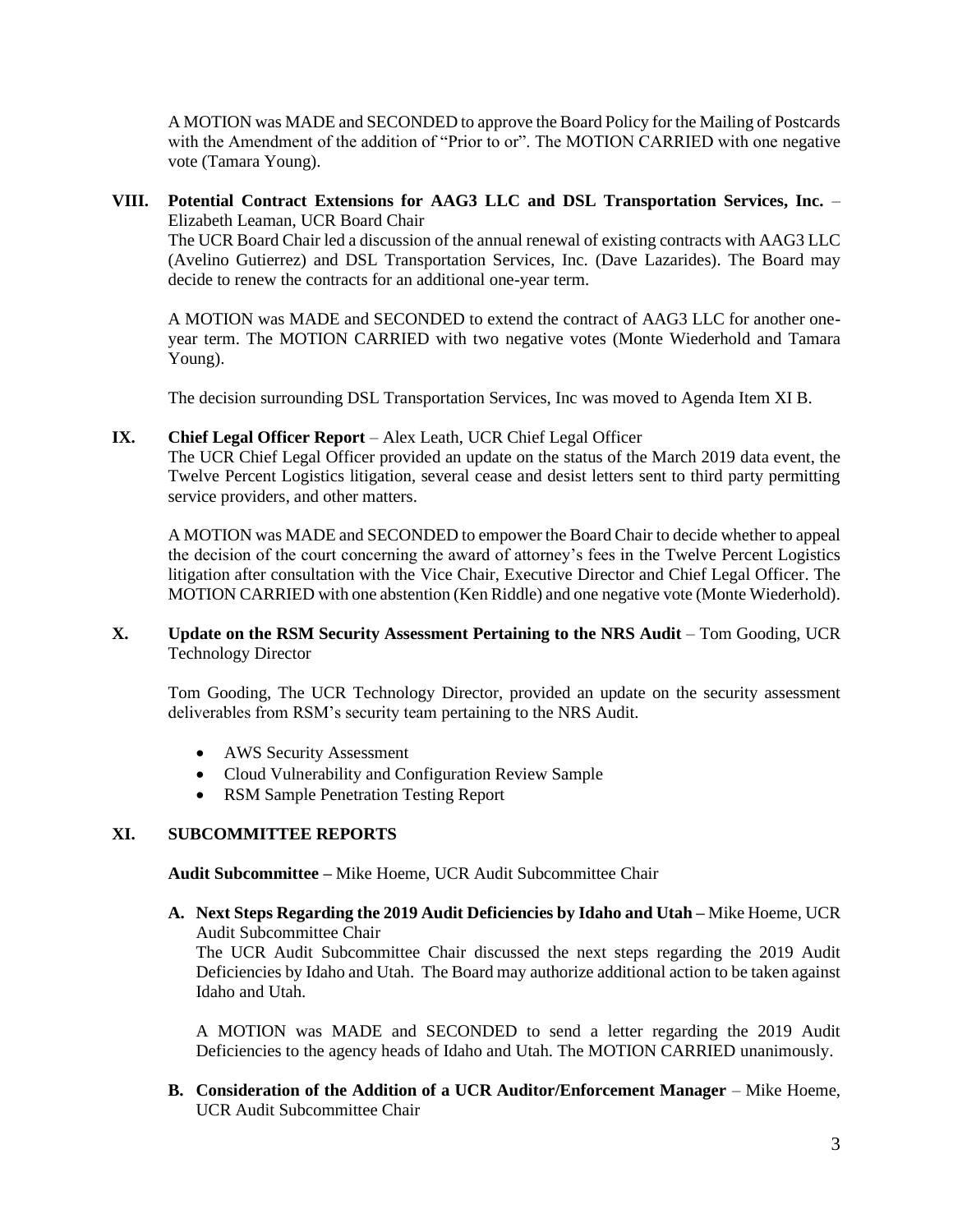The UCR Audit Subcommittee Chair will lead a discussion considering the potential addition of a UCR Auditor/Enforcement Manager to provide mentoring and other audit assistance to participating states. The Board may take action to add a UCR Auditor/Enforcement Manager and include that position in the budget for fiscal year 2021.

A MOTION was MADE and SECONDED to hire a UCR Auditor/Enforcement Manager. The MOTION CARRIED with two negative votes (Monte Wiederhold and Tamara Young) and one abstention (Ken Riddle).

A MOTION was MADE and SECOND to amend the DSL Contract to include the Auditor/Enforcement Manager position and the additional funds required. The MOTION CARRIED with one negative vote (Monte Wiederhold).

**C. Discuss the Possible Requirement for the States to Declare in Writing Their Audit Policy with Respect to UCR** – Mike Hoeme, UCR Audit Subcommittee Chair

The UCR Audit Subcommittee Chair led a discussion of the possibility of requiring the states to formally declare, in writing, certain goals, objectives, and procedures regarding their UCR audit policy. In addition, the Board discussed a desire to maintain a system to better monitor  $state(s)$  when turnover in staff leads to UCR audit and enforcement deficiencies.

- **D. Independent Auditor's Final Report (2017-2018) –** Dave Scholz, UCR Depository Manager The UCR Depository Manager discussed the outcome of the financial statement audits of the Depository for each of the 12- month periods ended December 31, 2018 and 2017.
- **E. Consideration of an Audit Contract of the NRS by RSM** *–* Avelino Gutierrez, UCR Executive Director

The UCR Executive Director led a discussion around the consideration and possible approval of an audit contract of the NRS by RSM. The Board discussed a desire to approve an audit contract between the Board and RSM.

A MOTION was MADE and SECONDED to approve an Audit Contract of the NRS by RSM. The MOTION CARRIED unanimously.

**F. FARs Audit Procedure for Motor Carriers in Foreign Jurisdictions and Nonparticipating States** – Mike Hoeme, UCR Audit Subcommittee Chair The UCR Audit Subcommittee Chair led a discussion on the unique issues regarding Focused Anomaly Reviews (FARs) of non-United States based motor carriers and motor carriers based

in non-participating states. The Board took action to adopt new FARs audit procedures to be utilized by participating states for these motor carriers.

A MOTION was MADE and SECONDED the approval of the Audit Procedure for Motor Carriers in Foreign Jurisdictions and Non-participating States. The MOTION CARRIED unanimously.

**G. Discussion of Vehicles Conducting Emergency Operations –** Mike Hoeme, UCR Audit Subcommittee Chair

The UCR Audit Subcommittee Chair discussed exempting electric utility and other businesses operating vehicles interstate only when responding to an emergency or natural disaster from UCR requirements in accordance with 49 C.F.R. Part 390.23, unless the states involved in its interstate travel have waived those requirements. The Board took action to exclude these carriers from the definition of the term "motor carrier" and therefore exempt from registration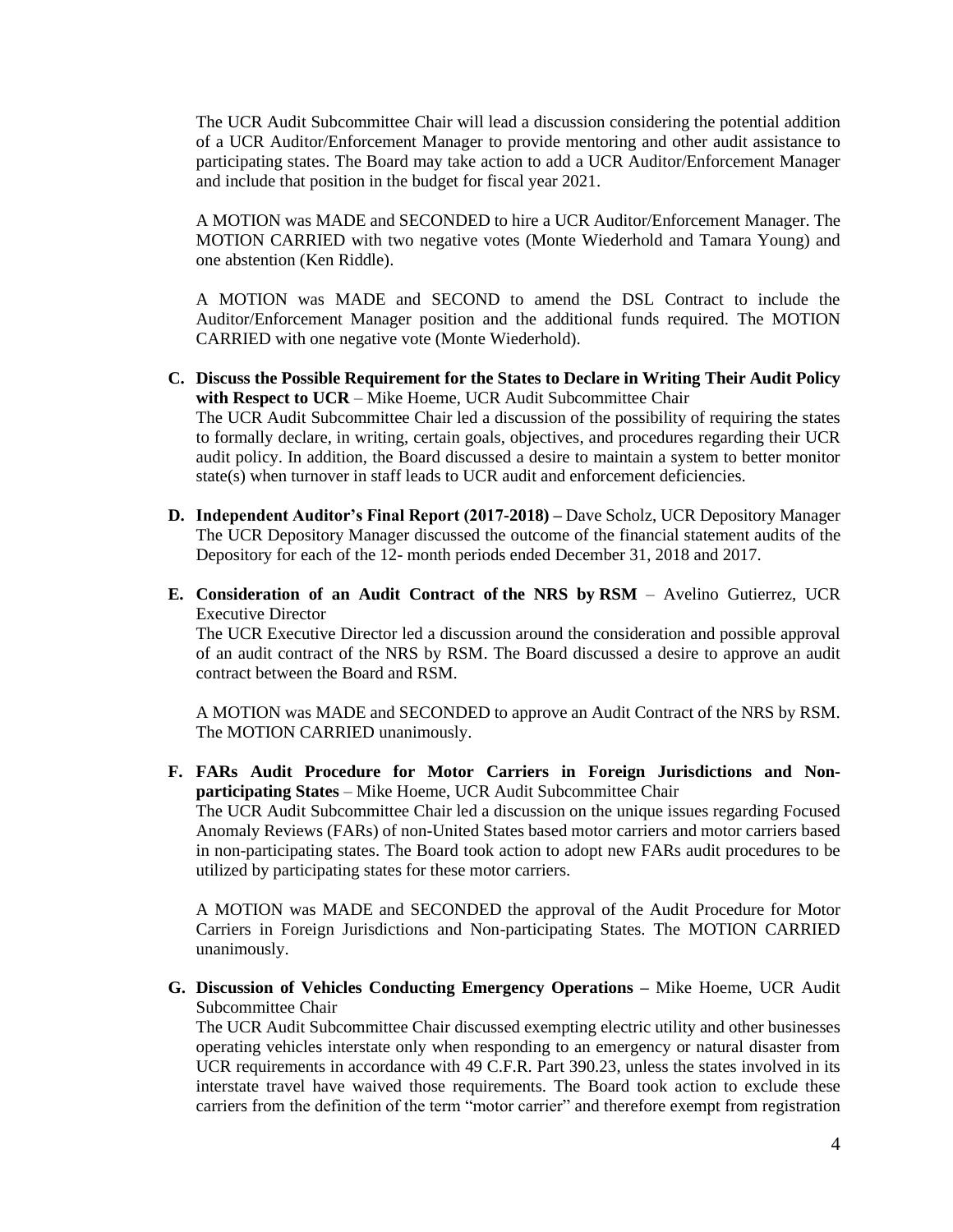under the Unified Carrier Registration Act. This vote required a ¾ vote of all Directors present at the meeting to pass under 49 U.S.C.  $\S$  14504a(d)(4)(C).

A MOTION was MADE and SECONDED to provide a UCR exemption to the definition of the term "motor carrier" to the proposed carriers. The MOTION CARRIED with  $\frac{3}{4}$  of Board Members present voting in the affirmative (11 votes), two negative votes (Robert Pitcher, and Chris Burroughs) and one abstention (Kenneth Riddle).

**H. Update on the Audit Functionality in the National Registration System –** Toby Piquet, Seikosoft

Seikosoft provided updates on the NRS Audit Module, solicitation campaigns (new entrant, unregistered, non-universe motor carriers, etc.), and other relevant topics for the Board.

**Finance Subcommittee** – Scott Morris, UCR Finance Subcommittee Chair

**A. Discussion Regarding the Board to Self-Insure Against the Risk of Directors and Officers Liability Claims –** Alex Leath, UCR Chief Legal Officer and Dave Scholz, UCR Depository Manager

The UCR Chief Legal Officer and the UCR Depository Manager led a discussion regarding the purpose for Officers and Directors liability insurance and discussed the cost effectiveness of the option to self-insure rather than procure insurance from a third party.

A MOTION was MADE and SECONDED to approve and authorize the establishment of a self-insurance fund to provide a financial reserve up to \$1 million for potential directors and officers liability claims. The MOTION CARRIED unanimously.

- **B. Review UCR Bank Balance Summary Report**  Dave Scholz, UCR Depository Manager The UCR Depository Manager reviewed the UCR Bank Balance Summary Report as of November 30, 2020 and answered questions from the Board.
- **C. Review 2020 Administrative Expenses Through November 30, 2020** Dave Scholz, UCR Depository Manager

The UCR Depository Manager presented the administrative costs incurred for the period of January 1, 2020 through November 30, 2020, compared to the budget for the same time-period, and discussed all significant variances.

**D. Presentation of the proposed 2021 Administrative Expenses Budget –** Dave Scholz, UCR Depository Manager

The UCR Depository Manager presented the proposed administrative expenses budget for calendar year 2021 to the Board.

A MOTION was MADE and SECONDED to approve the 2021 budget as presented. The MOTION CARRIED.

**E. Status of 2020 and 2021 Registration Years Fee Collections and Compliance Percentages –** Dave Scholz, UCR Depository Manager

The UCR Depository Manager provided updates on the results of collections and registration compliance rates for the 2020 and 2021 registration years.

**Education and Training Subcommittee** – Carol Fallin, UCR Education and Training Subcommittee Chair